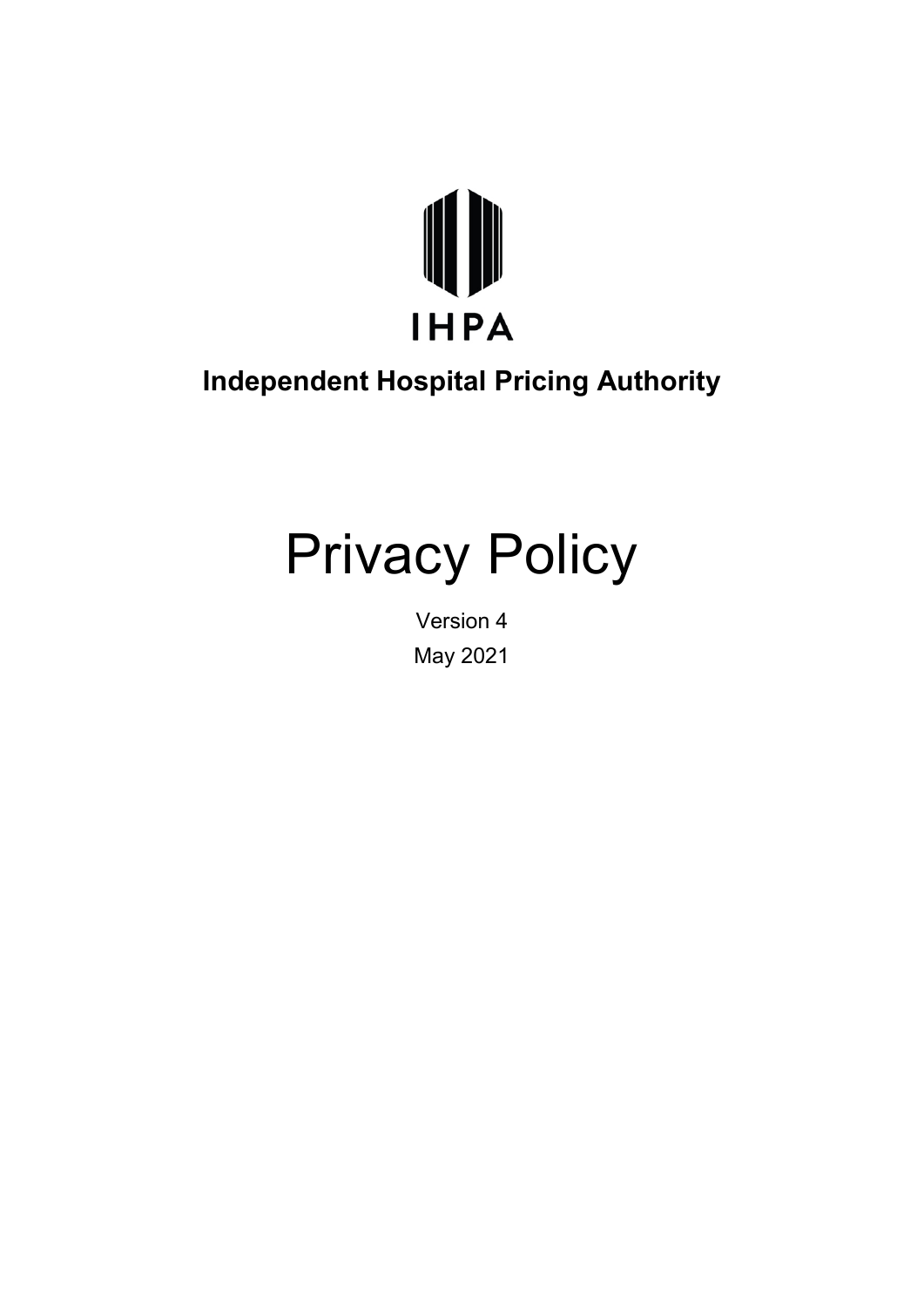# **Contents**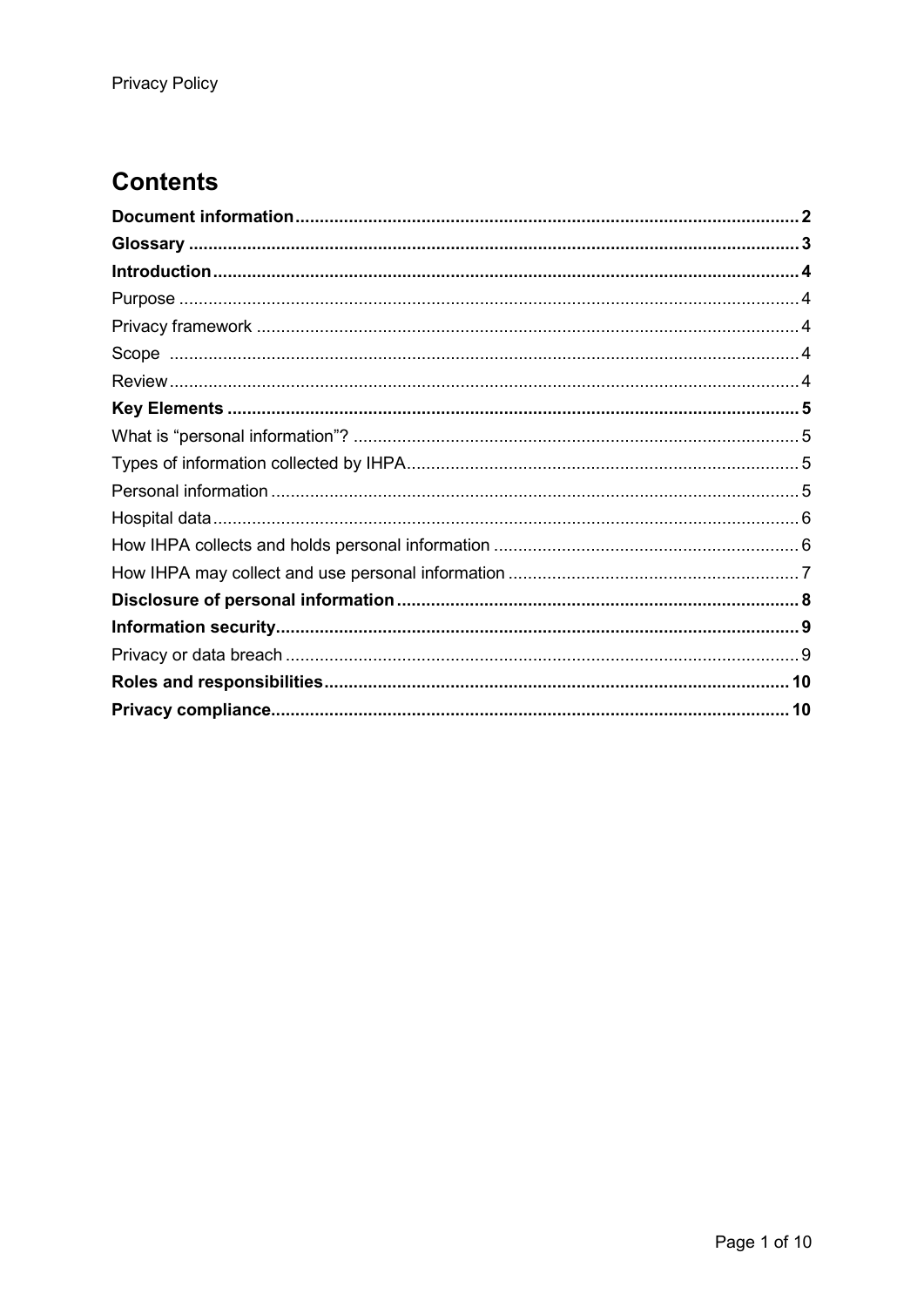# <span id="page-2-0"></span>**Document information**

## **Approval and version history**

| <b>Version</b> | <b>Effective dates</b>             | Change<br>summary                                   | <b>Approvals</b>                                         | <b>Signature</b> | <b>Approval</b><br>date |
|----------------|------------------------------------|-----------------------------------------------------|----------------------------------------------------------|------------------|-------------------------|
| 1.0            | 29 August 2012 To<br>11 March 2014 | Alessandra<br>Ryan &<br>Samantha<br><b>Koevoets</b> | Approved by:<br><b>Tony Sherbon</b>                      |                  |                         |
|                |                                    |                                                     | <b>Acting Chief</b><br>Executive<br>Officer              |                  |                         |
| 2.0            | 12 March 2014 to<br>11 March 2015  | Jane Barry                                          | Approved by:                                             |                  |                         |
|                |                                    |                                                     | <b>Tony Sherbon</b><br><b>Chief Executive</b><br>Officer |                  |                         |
| 3.0            | February 2020                      | Olga Liavas                                         | Approved by:                                             | James<br>Downie  | 25/02/2020              |
|                |                                    |                                                     | James Downie<br><b>Chief Executive</b><br>Officer        |                  |                         |
| 4.0            | May 2021                           | Olga Liavas                                         | Approved by:                                             | James<br>Downie  | 03/05/2020              |
|                |                                    | Reference to<br>PIA and<br>associated<br>updates    | James Downie<br><b>Chief Executive</b><br>Officer        |                  |                         |

## **Ownership**

Enquiries regarding this document can be made to:

Name: Olga Liavas

Position: Executive Officer

Email: [olga.liavas@ihpa.gov.au](mailto:olga.liavas@ihpa.gov.au)

Phone: 02 8215 1129

#### **Document location**

An electronic copy of this document is stored on IHPA's electronic document records management system (EDRMs) at TRIM D21-5081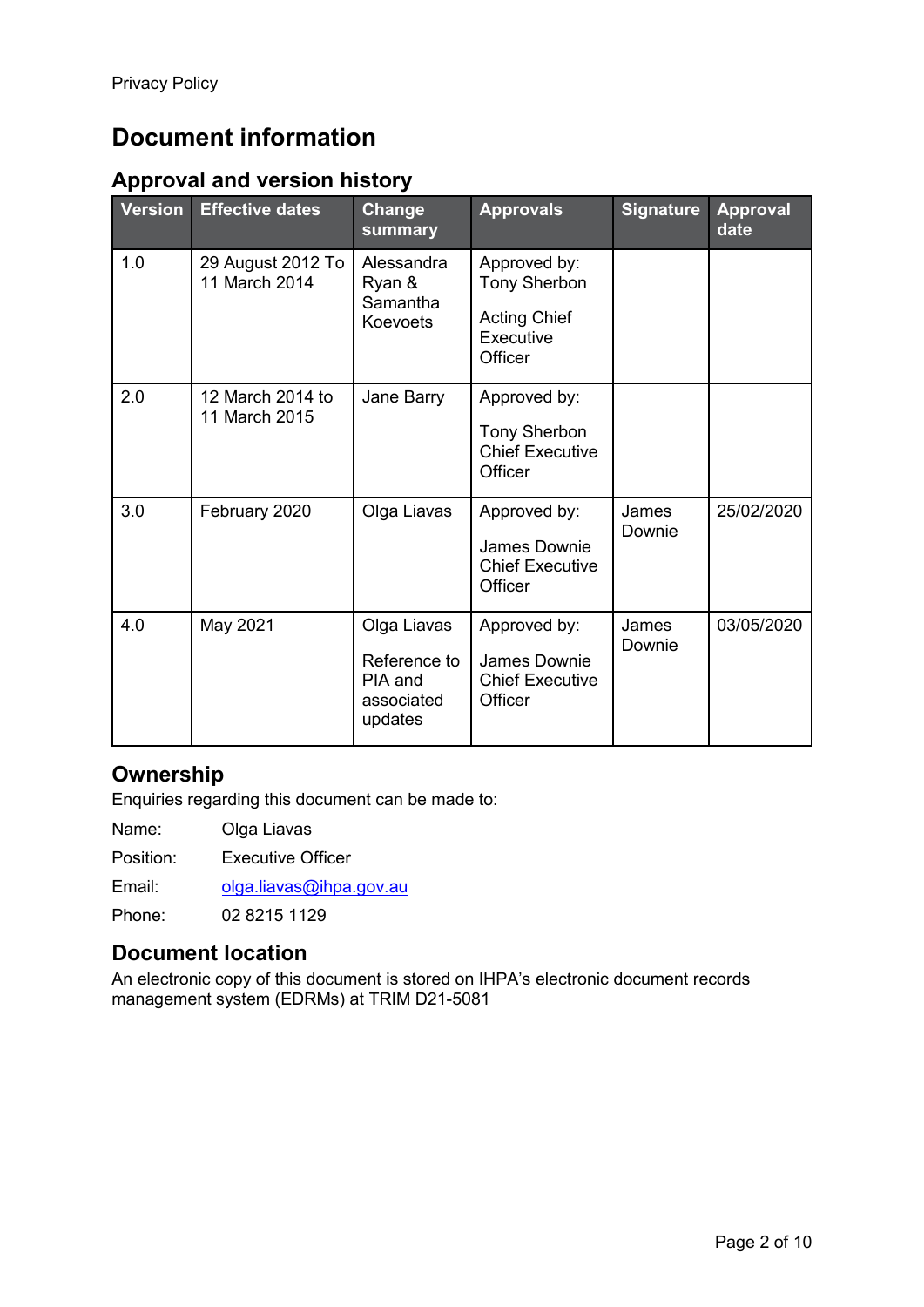# <span id="page-3-0"></span>**Glossary**

**APPs** means the 13 Australian Privacy Principles in Schedule 1 to the *Privacy Act 1988*

**APS Privacy Code** means the *Privacy (Australian Public Service – Governance) APP Code 2018*

**Contracted Service Provider** is an entity, or an officer or employee of that entity, that provides services for the purposes (whether direct or indirect) of a contract with IHPA.

**Hospital data** means Activity Based Funding Data and National Hospital Cost Data Collection data.

**IHPA** is the Independent Hospital Pricing Authority

**NDB** means a Notifiable Data Breach

**NDB scheme** means the scheme in Part IIIC of the Privacy Act that requires IHPA to notify individuals whose personal information is involved in a data breach that is likely to result in serious harm to any of the individuals

**NHR Act** means the *National Health Reform Act 2011*

**OAIC** means the Office of the Australian Information Commissioner

**Privacy Impact Assessment (PIA)** is a systematic assessment of a project that identifies the impact that the project might have on the privacy of individuals; and sets out recommendations for managing, minimising or eliminating that impact

**Personal information** is defined by the Privacy Act to mean information or an opinion about an identified individual, or an individual who is reasonably identifiable

**Privacy Act** means the *Privacy Act 1988*

**Protected Pricing Authority information** is defined by the NHR Act as information that:

- a) was obtained by a person in the person's capacity as an official of the Pricing Authority; and
- b) relates to the affairs of a person other than an official of the Pricing Authority.

**Sensitive information** is defined by the Privacy Act and means information or an opinion about an individual's racial or ethnic origin, political opinions, membership of a political association, religious beliefs or affiliations, philosophical beliefs, membership of a professional or trade association, membership of a trade union, sexual orientation or practices, or criminal record that is also personal information, or health information or, genetic information about an individual, or certain biometric information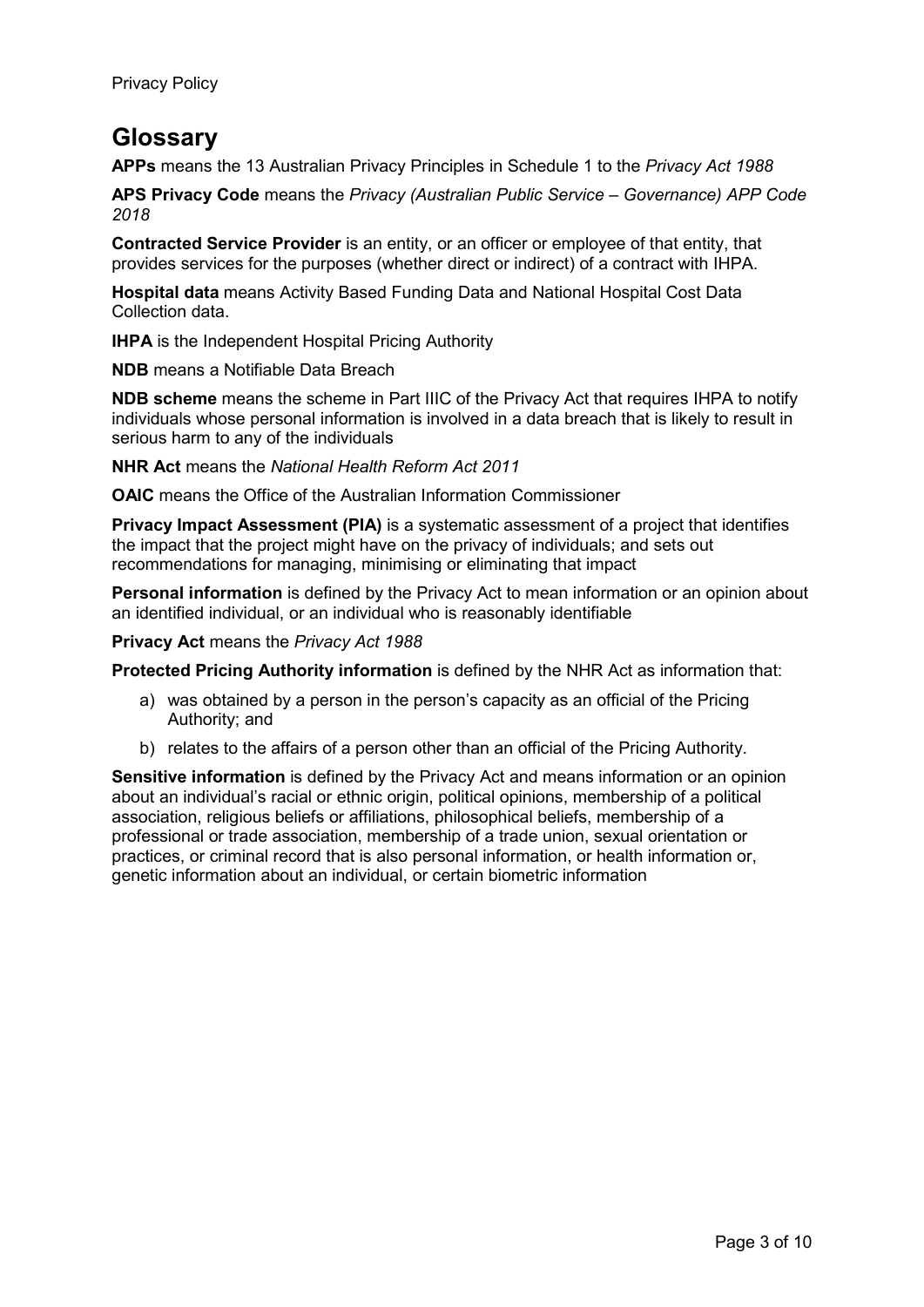# <span id="page-4-0"></span>**Introduction**

The Independent Hospital Pricing Authority (IHPA) is committed to the protection of personal information and complies with the *Privacy Act 1988* (Privacy Act) and the Australian Privacy Principles (APPs).

IHPA is also committed to ensuring that the statistical hospital data accessed for the purposes of IHPA's functions under the *National Health Reform Act 2011* (NHR Act) and National Health Reform Agreement are managed in a manner that is consistent with the APPs, state and territory privacy laws and health data laws. Although these laws do not strictly apply to this data in the form in which it is held by IHPA, that data is treated with the same care as personal information held by IHPA.

## <span id="page-4-1"></span>**Purpose**

The purpose of IHPA's Privacy Policy (the "Policy") is to provide information on:

- what information IHPA collects
- how IHPA collects, holds and uses personal information
- how IHPA handles data breaches that include personal information
- how to lodge a complaint on how IHPA has handled personal information
- how someone can access or request corrections to their personal information.

## <span id="page-4-2"></span>**Privacy framework**

IHPA takes all reasonable steps to ensure that it establishes and maintains internal practices, procedures and systems to ensure compliance with the APPs.

IHPA has developed and implemented a number of supporting policies and procedures to supplement the principles outlined in the Policy, these include;

- Consultant Access to IHPA Protected Data Rules
- Data Access and Release Policy
- Data Breach Response Plan
- Data Governance Policy
- Information Security Policy
- IT Operations Security Policy
- Privacy Impact Assessment
- Privacy Management Plan
- Procedures for handling inquiries, complaints and requests for access and amendment
- Public Interest Disclosure Policy

#### <span id="page-4-3"></span>**Scope**

This Policy applies to personal information collected by IHPA. Where relevant, IHPA will also apply the Policy to the Activity Based Funding Data and National Hospital Cost Data Collection data (collectively, hospital data) it collects in its role to the extent that it is practicable for IHPA to do so.

The requirements under this Policy apply to all IHPA employees, officers and employees of contracted service providers.

## <span id="page-4-4"></span>**Review**

This Policy will be reviewed annually by the Executive Officer but may be reviewed more frequently if required.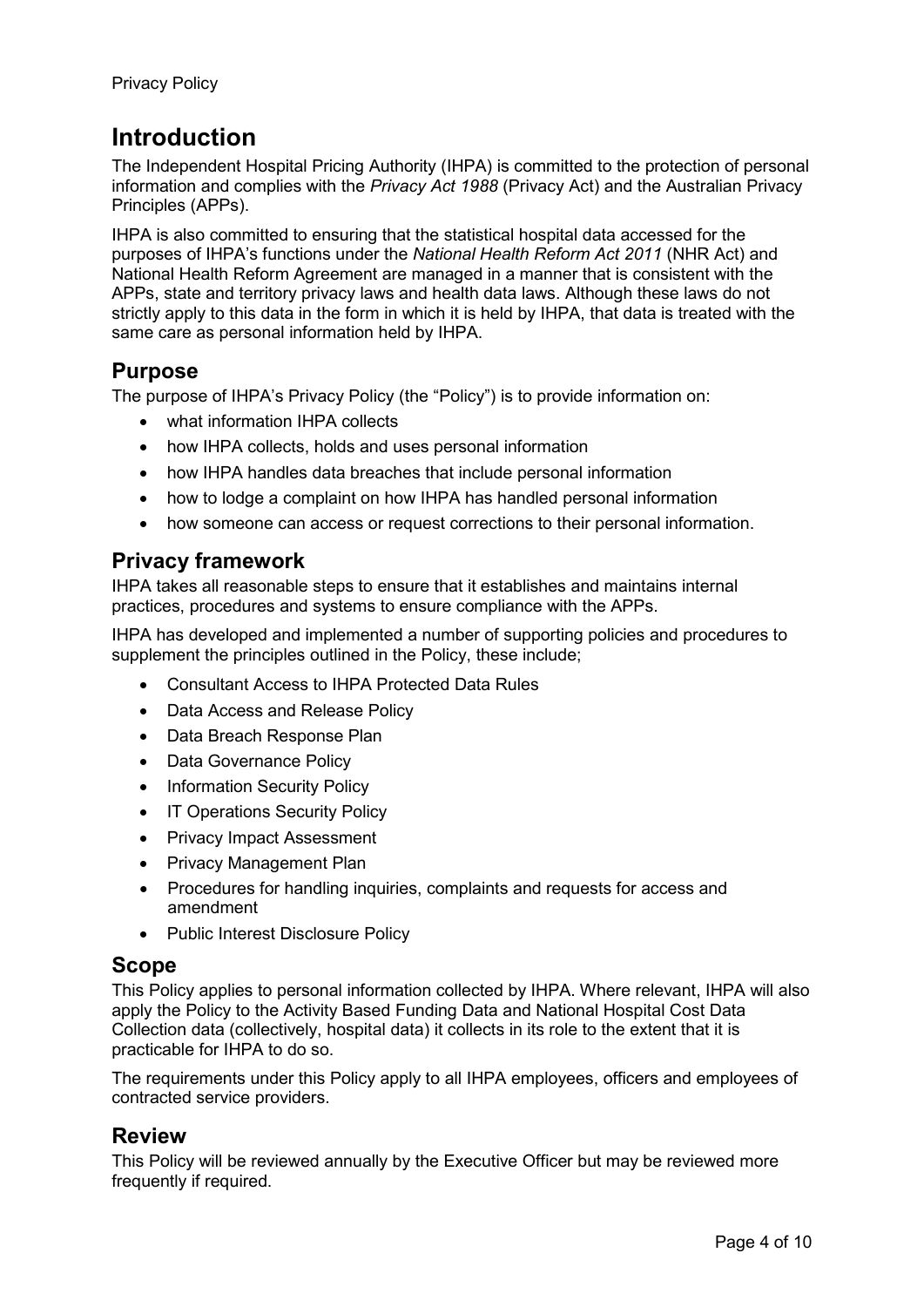# <span id="page-5-0"></span>**Key Elements**

## <span id="page-5-1"></span>**What is "personal information"?**

The Privacy Act defines 'personal information' as 'Information or an opinion about an identified individual, or an individual who is reasonably identifiable'.

What constitutes personal information will vary, depending on whether an individual can be identified or is reasonably identifiable in the particular circumstance. Whether an individual is 'reasonably identifiable' from particular information about that individual will depend on a number of matters including: the nature and extent of the information and whether it is possible for the recipient of the information to identify the individual using available resources (including other information available to that recipient).

Where it is technically possible to identify an individual based on the information, but doing so is not practicable, because of: the cost, difficulty, practicality and likelihood of a person or entity doing so, that individual will generally be regarded as **not** 'reasonably identifiable'. For example if the cost of reasonably identifying an individual is overly expensive or resource intensive, that individual would be regarded as not reasonably identifiable.

Personal information relates only to natural persons and in most circumstances it will not apply to deceased persons. However, information about individuals provided in a business or professional capacity is personal information, and will be protected by the APPs.

# <span id="page-5-2"></span>**Types of information collected by IHPA**

#### <span id="page-5-3"></span>**Personal information**

IHPA only collects personal information where the information is reasonably necessary for, or directly related to, one or more of IHPA's functions or activities. Examples include:

- contact details including name, address, phone number, email address, role, organisation or agency, other contact details
- educational qualifications
- employment history
- procurement records
- consultancy records
- committee membership details
- bank account details
- superannuation details
- creditor and debtor information
- recruitment records
- personnel records

IHPA may request or receive this personal information from:

- individuals who contact IHPA with an enquiry
- individuals who act on behalf of a healthcare organisation and register their interest in IHPA activities
- individuals who deal with IHPA as part of consultation, including a reference group or as a representative of a stakeholder organisation
- individuals who share data with IHPA on behalf of a state or territory government department or a healthcare organisation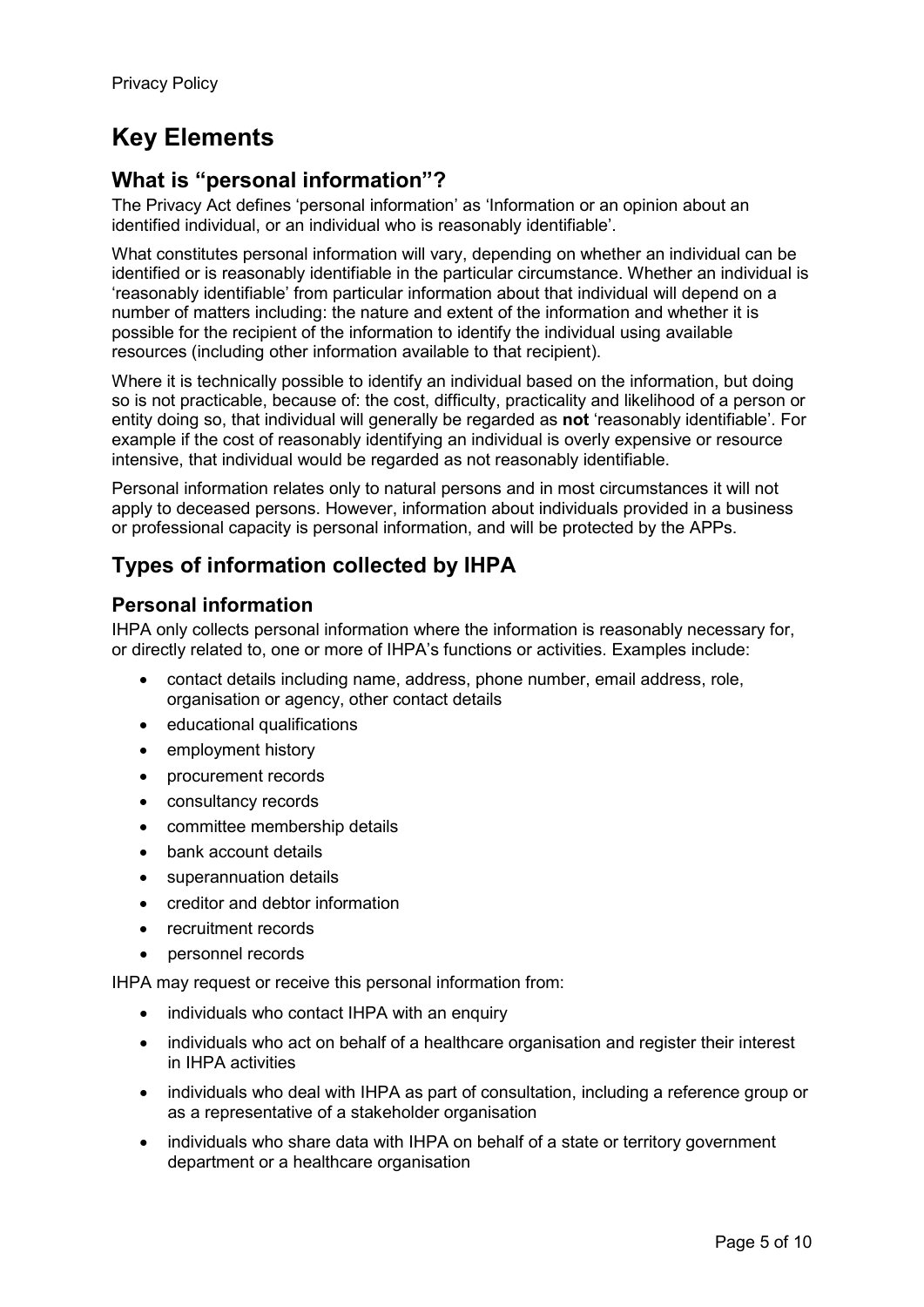- researchers who apply for data access and release
- IHPA's business associates
- goods and services providers (including contractors)
- current and former employees; and
- applicants for employment.

This information is subject to the Privacy Act and IHPA has an obligation to ensure that this information is managed in accordance with the Privacy Act.

#### <span id="page-6-0"></span>**Hospital data**

IHPA also collects a range of hospital data pursuant to its functions outlined in the NHR Act. The use of hospital data is subject to secrecy provisions contained in the NHR Act which relate to 'protected Pricing Authority information'. The NHR Act recognises the importance of protecting patient confidentiality and imposes strict obligations on the use, disclosure and publishing of information that is likely to enable the identification of a patient (refer to section 279(2) of the NHR Act).

Hospital data contains Activity Based Funding Data and National Hospital Cost Data Collection data including demographic information, clinical information, the nature of care provided and costs.

Importantly, both the patient and the hospital are assigned a unique identifier. This unique identifier is used instead of the patient's name and the name of the hospital. The unique identifiers are not available to the general public. IHPA has implemented a range of strategies to ensure that data sets are not able to be searched or combined in a way that would allow a person to determine the identity of an individual. For example, hospital data is only used or disclosed in a de-identified fashion.

Where small cell data (that is, data sets with a small number of entries) is present, IHPA takes measures (such as zeroing or aggregation) to ensure that no identifying data is used or disclosed.

As a result of these measures, the hospital data IHPA holds is depersonalised and not subject to the Privacy Act. Nevertheless, IHPA treats its hospital data with care and manages the data consistently with the Privacy Policy, the Privacy Act and the APPs.

## <span id="page-6-1"></span>**How IHPA collects and holds personal information**

IHPA collects personal information about individuals directly from those individuals or their authorised representative. IHPA may also collect personal information if it is required or authorised by or under an Australian law to do so.

When collecting personal information, IHPA will inform the individual of the purpose for collecting the information, IHPA's requirements to access the information, how the information will be held, the ramifications if IHPA fails to collect the information and if the collection of the information is required or authorised by or under Australian law.

IHPA does not collect sensitive information about an individual unless the individual has consented and the information is reasonably necessary for, or directly related to, one or more of IHPA's functions.

Where IHPA receives unsolicited personal information, IHPA will determine whether that information could have been collected in accordance with the APPs. If IHPA determines it could not have obtained the information in accordance with the APPs, IHPA will consider whether it is obliged to retain that information under its record-keeping rules. If not, IHPA will destroy the information or ensure that the information is de-identified where it is lawful and reasonable to do so.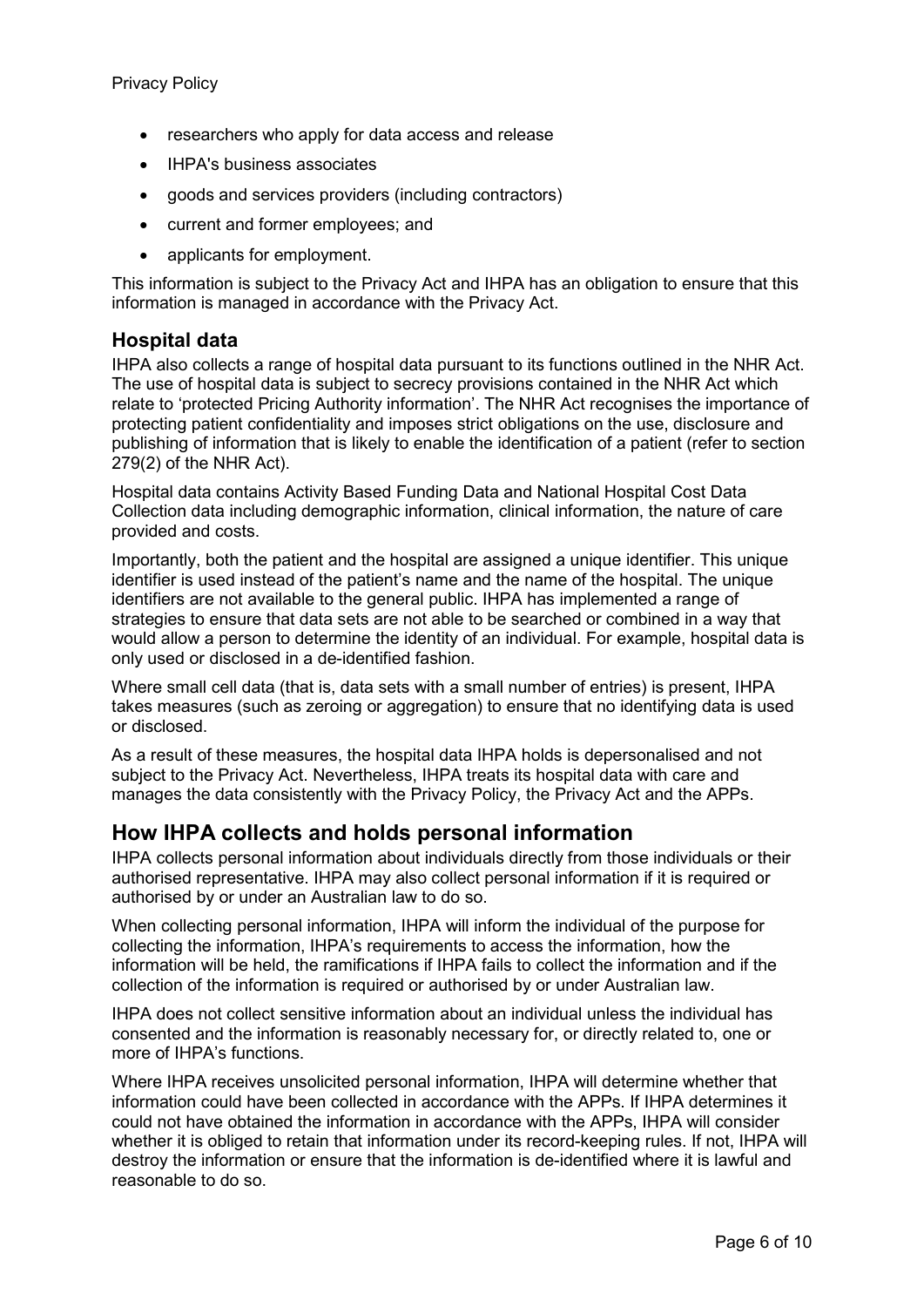#### Privacy Policy

IHPA uses TRIM as its official electronic document and records management system for storing of its information, including personal information. TRIM is a secure environment vetted and managed by the Commonwealth Department of Health and meets the security requirements of the Australian Government.

#### <span id="page-7-0"></span>**How IHPA may collect and use personal information**

IHPA may collect and use the personal information in order to:

- respond to enquiries and otherwise engage with stakeholders
- communicate information to an individual about any initiative offered by or associated with IHPA, including invitations to consultation or engagement events
- provide marketing information about goods, services, events or initiatives which may be of interest
- conduct business with its business associates and contractors
- manage requests for data access and release
- manage its employment relationships and responsibilities
- engage and manage its workforce; and/or
- deliver its functions and meet its legal obligations.

For example, the NHR Act authorises IHPA to establish committees to provide advice or assist in performing its functions. IHPA collects and uses personal information relating to the committee members in order to establish and maintain current committee member information. Personal information contained in committee files may include contact details and terms of engagement.

If IHPA is required to pay sitting fees to eligible committee members, IHPA's file will include member's bank accounts, taxation details and superannuation details in order to pay those sitting fees.

#### **Personnel and Contractor files**

IHPA collects and uses personal information to maintain current employee information for business related purposes.

#### **Stakeholder files**

IHPA collects and uses stakeholder files to maintain current stakeholder information for business related purposes. The personal information relates to contact details and employment details.

#### **Personal information in relation to consultation**

Feedback gathered from jurisdictional, stakeholder and public consultations is crucial to the success of IHPA's work program. IHPA often collects consultation feedback on a variety of areas in its work program. This can be in the form of written submissions, names, contact details and details of workplaces. All submissions are published on IHPA's website unless respondents specifically identify any sections they believe should be kept confidential due to commercial or other reasons.

#### **Corporate information**

In addition to the above categories, IHPA collects and uses information about corporate entities. This may contain information relating to a person in their corporate capacity, such as details and job titles for employees of IHPA's business associates.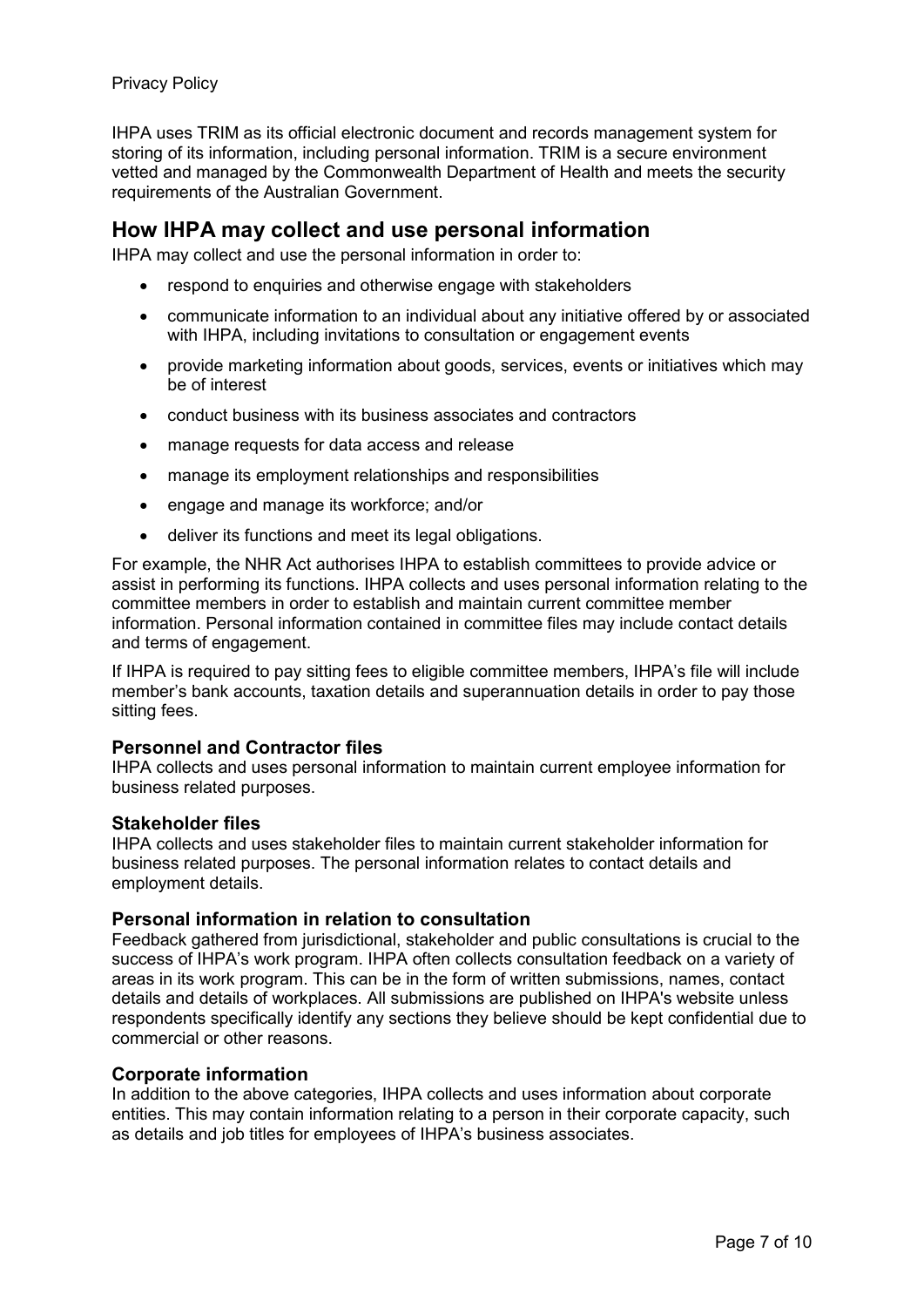#### Privacy Policy

While information about individuals comprises personal information, information about corporate entities does not meet the definition of personal information under the Privacy Act. IHPA treats such information as commercial-in-confidence if it is appropriate to do so.

#### **Internet cookies and location information**

A cookie is a very small text file which is stored on an individual's device, when a user first visits a website. Cookies may be used on IHPA websites, including [www.ihpa.gov.au.](http://www.ihpa.gov.au/) When a visitor returns to a website owned by IHPA, the cookie enables IHPA to register that same browser, on which the cookie is stored has returned. Cookies help IHPA to improve its website and monitor internet traffic.

Visitors to IHPA's website can block cookies by activating a setting on their browser that allows the visitor to refuse the setting of all or some cookies, however, if the visitor blocks all cookies they may not be able to use the full functionality of IHPA's websites.

Currently IHPA's server makes a record of an individual's visit and logs the following information for statistical purposes or systems administration purposes:

- server address
- top level domain name (for example .com, .gov, .au, .uk etc)
- the date and time of the visit to the site
- the pages accessed and documents downloaded
- the previous site visited
- the type of browser being used.

No attempt will be made to identify users or their browsing activities, except in the unlikely event of an investigation where a law enforcement agency may exercise a warrant to inspect the logs.

# <span id="page-8-0"></span>**Disclosure of personal information**

Ordinarily, IHPA discloses personal information to other government agencies or organisations only for the purpose the information was collected.

Personal information may be disclosed for a secondary purpose with the individual's consent, where the individual would reasonably expect that their information will be disclosed, or if disclosure is otherwise required or authorised by or under law.

For example, personal information will be used and/or disclosed:

- to manage new and ongoing employees' employment such as leave applications and approvals and pay related records.
- to monitor employees' phone and internet usage, code of conduct investigations, police checks and security clearances, while undertaking fraud or audit functions or for other purposes relevant to employer powers under the *Public Service Act 1999*.
- to Comcare for worker's compensation matters and/or Comcare rehabilitation providers for rehabilitation purposes and legal advisors for workers' compensation matters.
- to decision makers, which may include external parties, including ministers or the Chair of such committees. Biographical information may be disclosed on IHPA's website or media announcements regarding particular appointments.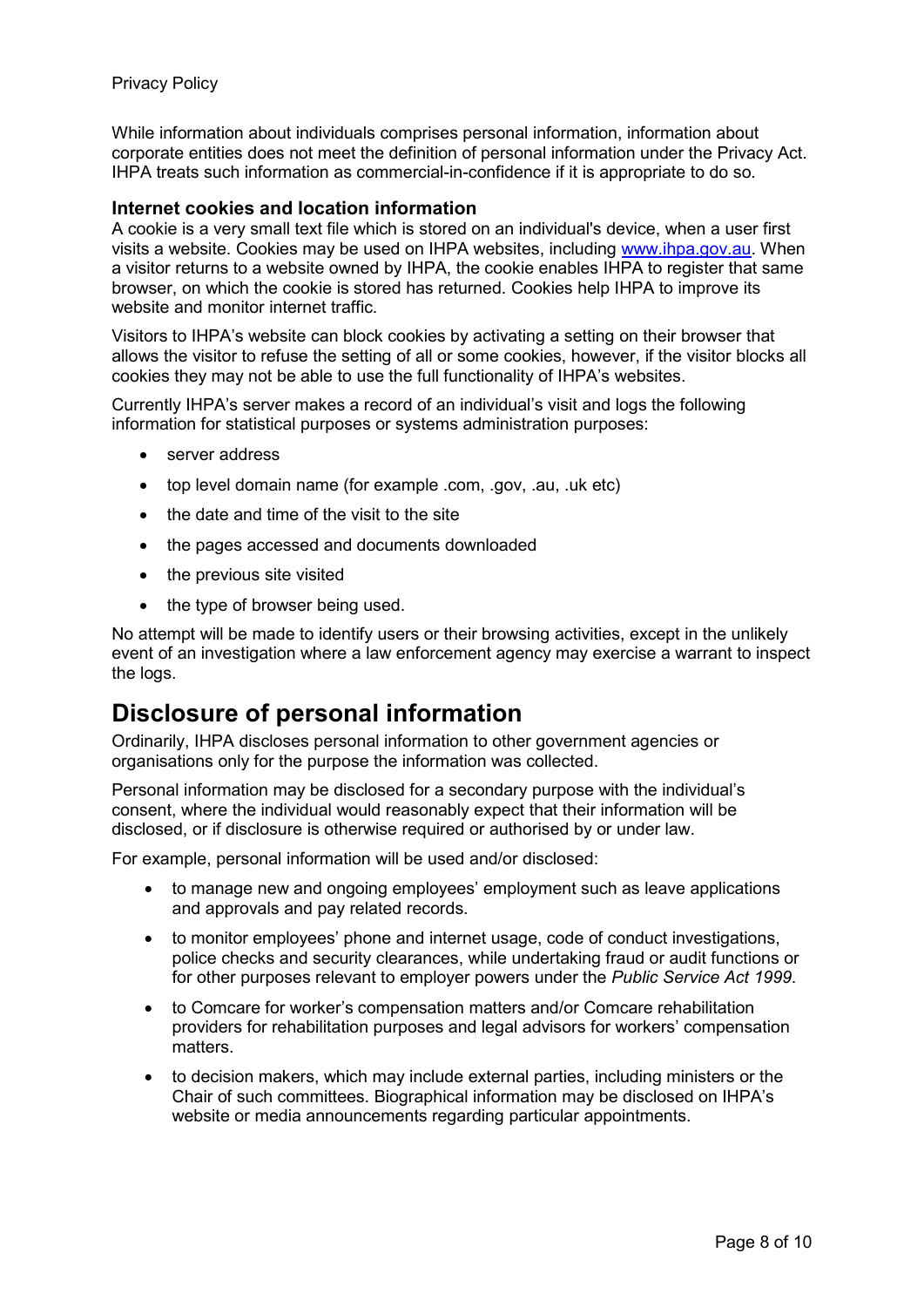- to other Commonwealth, state or territory government departments and external bodies or contracted service providers responsible for performing the functions, or assisting IHPA to perform its functions.
- for purposes including IHPA promotions activities.

IHPA does not routinely send personal information overseas, but where it does so, it will ensure that it has appropriate procedures and systems in place for ensuring that the information will be handled in accordance with the APPs.

# <span id="page-9-0"></span>**Information security**

IHPA applies the principles set out in the Australian Government Protective Security Policy Framework and Australian Government Information Security Manual with reference to IHPA's individual security requirements.

IHPA will destroy or de-identify personal information if it is no longer required to perform its functions and its retention is not required under Australian law. IHPA will also ensure that personal information is protected from misuse, interference, loss and from unauthorised access, modification or disclosure through a range of physical and electronic security measures including restricted physical access to IHPA's premises, security firewalls and computer user identifiers and passwords.

IHPA has adopted a comprehensive Data Governance Policy to ensure that the personal information that it holds is protected. IHPA's Information Security Policy outlines how IHPA complies with its information security obligations in respect of the handling and protection of personal information. In addition IHPA has adopted personnel security procedures to ensure that the information IHPA holds is protected from misuse.

IHPA will also undertake a written Privacy Impact Assessment (PIA) for all projects that involve new or changed ways of handling personal information that are likely to have a significant impact on the privacy of individuals.

## <span id="page-9-1"></span>**Privacy or data breach**

The Notifiable Data Breaches (NDB) scheme in Part IIIC of the Privacy Act requires IHPA to notify individuals whose personal information is involved in a data breach that is likely to result in 'serious harm' to any of the individuals. Serious harm refers to serious physical, psychological, emotional, financial or reputational harm to an individual or individuals.

IHPA has implemented a Data Breach Response Plan to manage all data breaches in accordance with the NDB.

If a suspected or known data breach occurs, all employees are required to take action to report suspected data breaches to the Executive Officer and take immediate steps to contain the breach (if applicable). The Executive Officer will immediately notify the Chief Executive Officer (CEO) of the suspected breach and will then undertake an initial assessment based on its seriousness. The CEO will make a decision regarding the response required, including whether notification via the NDB Statement – Form [\(www.oaic.gov.au\)](http://www.oaic.gov.au/) to the Office of the Australian Information Commissioner (OAIC) is necessary.

If serious harm is likely to be caused to an individual or individuals from the data breach, IHPA will notify the affected individual:

- as far as it is practicable to do so, immediately to advise that a suspected or known data breach has occurred
- the breach includes their personal information, and
- the actions that are being undertaken to limit or mitigate any harm caused by the breach.